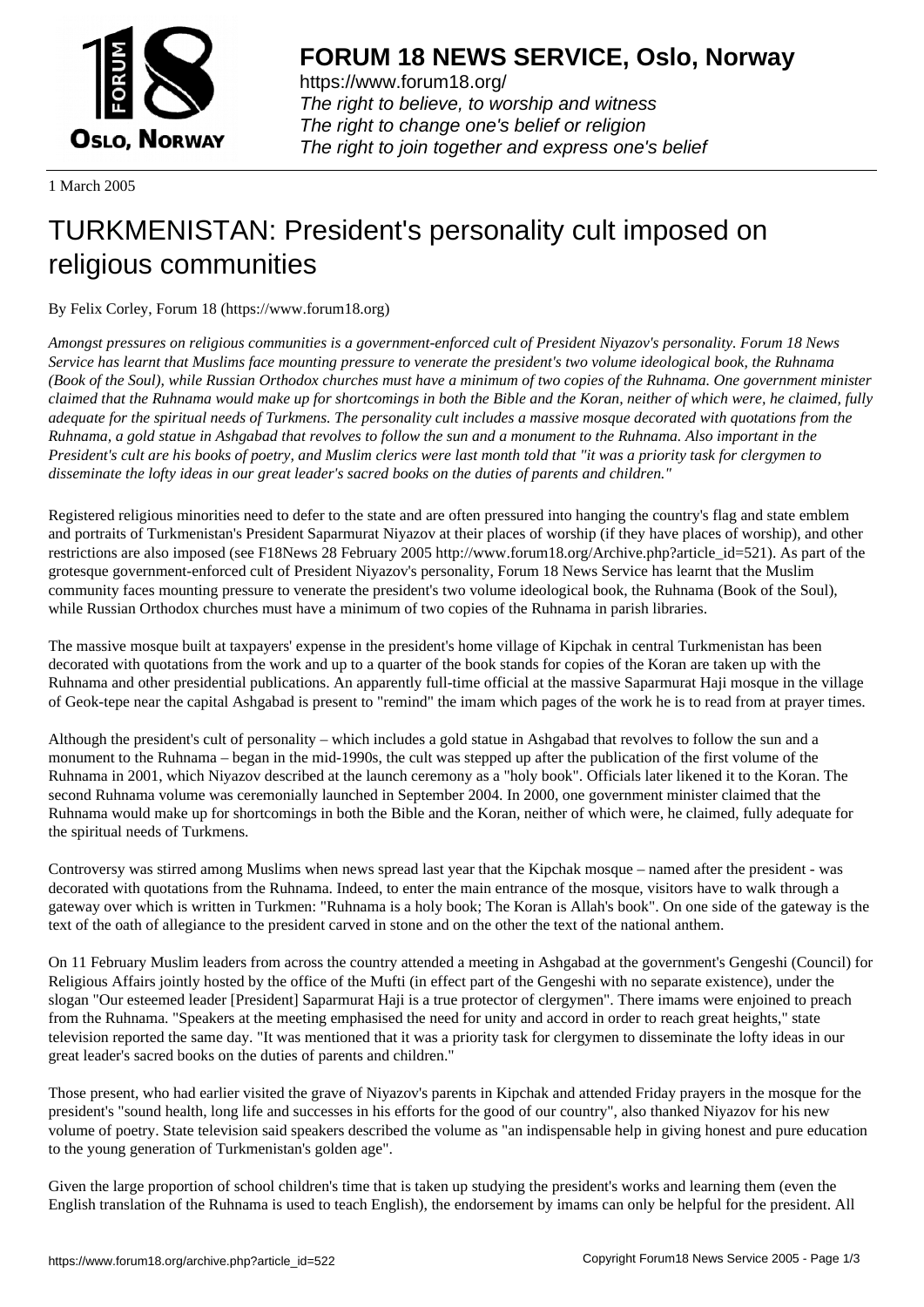One registered Sunni mosque in Ashgabad, like most government offices, schools, factories and some places of worship, has a "Ruhnama room" honouring the president's book, just as in the Soviet period space was set aside to honour Lenin and the communist movement.

Unlike the new Kipchak mosque, which was inaugurated amid great fanfare in October 2004, the mosque in Geok-tepe – completed in 1996 – is not carved with inscriptions by Niyazov. However, the layman based at the mosque responsible for overseeing the teaching of the Ruhnama told recent visitors it is "quite normal" to teach from the book. Neither the Kipchak nor the Geok-tepe mosques have visible portraits of Niyazov.

Some other registered religious communities have bowed to pressure to display the president's portrait at their places of worship, even if they find this unnecessary or offensive. In some ways the Russian Orthodox Church has been able to escape the worst aspects of the cult of the president. "If we have a parish library the Ruhnama must be there in at least two copies," one Orthodox believer told Forum 18. "Whoever wants to read it can do so – no-one is forced to." The believer said the local Gengeshi official enforces this unwritten rule.

Other Orthodox sources insist that their priests are not required to quote from the Ruhnama or even mention it in sermons. "Most parishioners work for the state and get the Ruhnama there," one told Forum 18 in explanation.

Pressure from officials on Muslims and the Orthodox to accept the cult of personality is reportedly especially strong in the north-eastern Dashoguz region, where ethnic Uzbeks make up about half the population. The authorities have forced imams to place the Turkmen flag above mosque entrances and every sermon delivered by imams has to begin with a eulogy to "Turkmenbashi" ("Father of the Turkmens", as Niyazov insists on being called). A copy of the Ruhnama is placed prominently at the entrance to every mosque and believers have to touch it as if it were a sacred object (see F18News 4 March 2004 http://www.forum18.org/Archive.php?article\_id=268). Similar instructions have been given to Sunni Muslim mosques elsewhere and to Russian Orthodox churches.

In other places too, including the southern town of Tedjen, local officials have pressured the Orthodox to put up the national flag on church land on state holidays, though this is not reported to happen at Ashgabad's three Orthodox churches. "This is not a violation of Orthodox Church law and our spiritual rights are not harmed by it," one Orthodox source told Forum 18. "But we would not accept national symbols inside the church itself – we have no right to put up the flag and the national coat of arms in the church." The source added that nowhere have officials pressured the Church to put up presidential portraits

Orthodox believers insisted there are no written rules on what national symbols must be displayed in places of worship and how the Ruhnama must be used. However, some told Forum 18 that local officials – especially in towns away from Ashgabad – like to show "excessive zeal" in promoting the president's cult of personality.

Part of the official process of deciding whether a religious community can register or not appears to centre around how far such a community will accept the cult of personality and other restrictions on their practice of their faith (see F18News 28 February 2005 http://www.forum18.org/Archive.php?article\_id=521).

Those denied registration or deciding not to apply because of what they regard as the unacceptable conditions attached to registration, scorn the cult of personality they believe other faiths have wrongly accepted as a condition of registration. One Jehovah's Witness elder who preferred not to be named told Forum 18 from Ashgabad last September that although his community was planning to lodge a registration application, it would not accept official demands made of other faiths to hang the country's flag and a portrait of the president in places of worship. "These are unacceptable demands," the elder told Forum 18. "The constitution is clear: religion and the state are separate. Plus as Jehovah's Witnesses we do not get involved in politics." (see F18News 10 September 2004 http://www.forum18.org/Archive.php?article\_id=408).

Forum 18 was unable to find out why religious communities are being forced to accept national symbols, presidential portraits and treat the president's writings almost as sacred texts given that the constitution declares the separation of religion from the state. The telephones went unanswered on 25 and 28 February at the department of the Adalat Ministry that registers religious communities. At the Gengeshi, an official who would not give his name told Forum 18 on 28 February that deputy chairman Murat Karryev was away on a work trip in the Mary region and that Fr Andrei Sapunov, a Russian Orthodox priest and fellow deputy chairman with responsibility for Christian groups, was also not present. The official said no-one else could answer Forum 18's questions.

Equally uncommunicative was Abram Mogilevsky, scientific secretary at the government's National Institute for Democracy and Human Rights. "We can't discuss anything by phone," he told Forum 18 on 28 February

Intermittent protests took place in summer 2004 against the enforced imposition of the Ruhnama on mosques. Anonymous anti-government leaflets circulating in Ashgabad in early July contained calls for Muslims not to go to mosques where the Ruhnama is cited together with the Koran (see F18News 9 August 2004 http://www.forum18.org/Archive.php?article\_id=390).